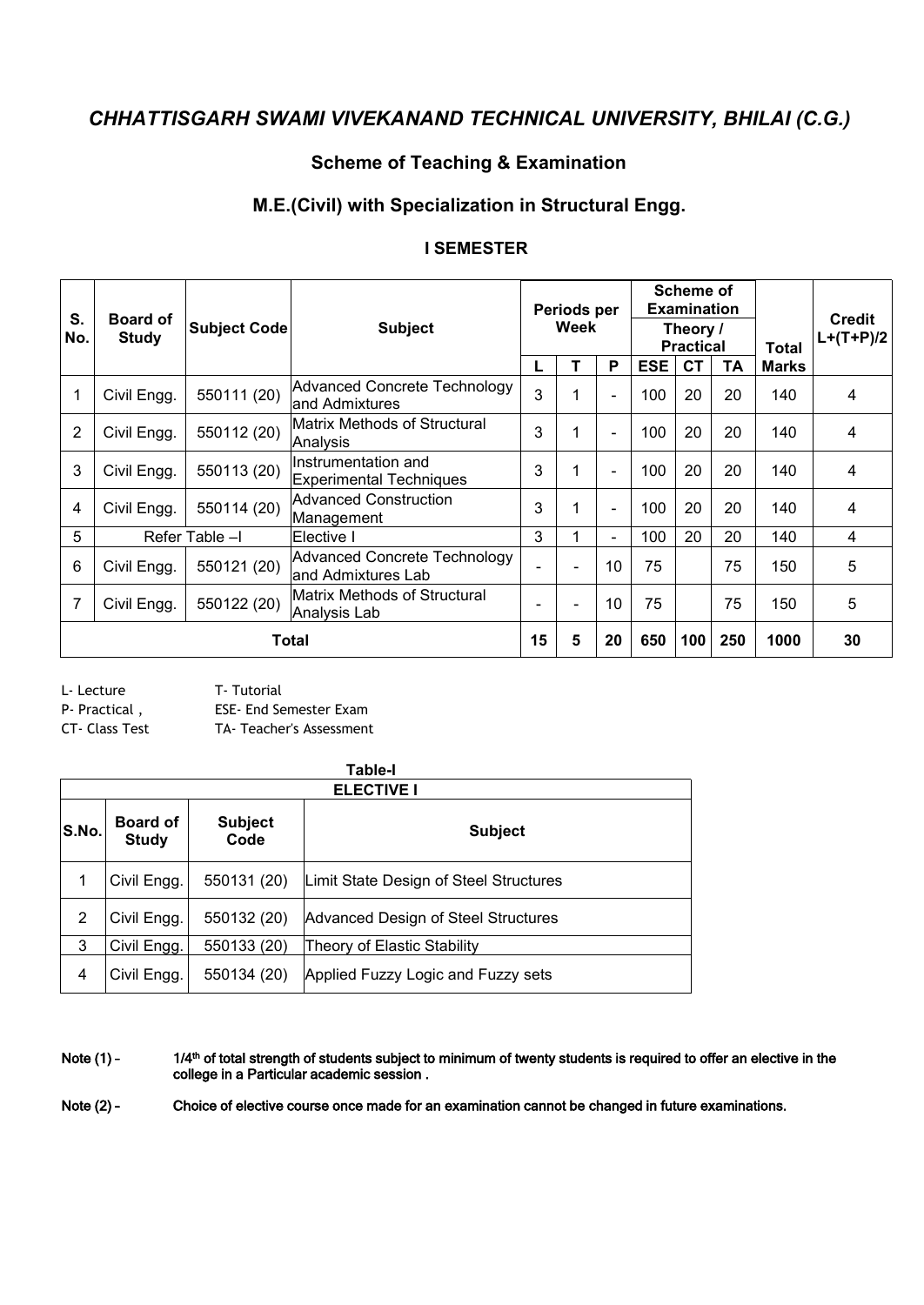## **Scheme of Teaching & Examination**

#### **M.E. (Civil) with Specialization in Structural Engg.**

#### **II SEMESTER**

| S.<br>No.      | <b>Board of</b><br><b>Study</b> | <b>Subject</b><br>Code | <b>Subject</b>                                   |                   | Periods per<br>Week      |                          |            | Scheme of<br><b>Examination</b> | Theory / Practical | Total<br><b>Marks</b> | <b>Credit</b><br>$L+(T+P)/2$ |
|----------------|---------------------------------|------------------------|--------------------------------------------------|-------------------|--------------------------|--------------------------|------------|---------------------------------|--------------------|-----------------------|------------------------------|
|                |                                 |                        |                                                  |                   |                          | P                        | <b>ESE</b> | <b>CT</b>                       | TA                 |                       |                              |
| 1              | Civil Engg.                     | 550211 (20)            | Advanced Design of Concrete<br>Structures        | 3                 |                          | $\overline{\phantom{a}}$ | 100        | 20                              | 20                 | 140                   | 4                            |
| $\overline{2}$ | Civil Engg.                     | 550212 (20)            | Earthquake Effects on Structures                 | 3                 | 1                        | $\blacksquare$           | 100        | 20                              | 20                 | 140                   | 4                            |
| 3              | Civil Engg.                     | 550213 (20)            | Finite Element Analysis of<br>Structures         | 3                 |                          | $\sim$                   | 100        | 20                              | 20                 | 140                   | 4                            |
| 4              | Civil Engg.                     | 550214 (20)            | Maintenance and Rehabilitation<br>lof Structures | 3                 | 1                        | $\overline{\phantom{a}}$ | 100        | 20                              | 20                 | 140                   | 4                            |
| 5              |                                 | Refer Table - II       | Elective II                                      | 3                 |                          | $\sim$                   | 100        | 20                              | 20                 | 140                   | 4                            |
| 6              | Civil Engg.                     | 550221 (20)            | Advanced Design of Structures<br>Lab             | $\blacksquare$    | $\overline{\phantom{a}}$ | 10                       | 75         |                                 | 75                 | 150                   | 5                            |
| 7              | Civil Engg.                     | 550222 (20)            | Structural Experimentation Lab                   | $\qquad \qquad -$ | $\overline{\phantom{a}}$ | 10                       | 75         |                                 | 75                 | 150                   | 5                            |
|                |                                 |                        | Total                                            | 15                | 5                        | 20                       | 650        | 100                             | 250                | 1000                  | 30                           |

L- Lecture T- Tutorial P- Practical , ESE- End Semester Exam CT- Class Test TA- Teacher's Assessment

|   |                         |                        | Table -II                                                 |
|---|-------------------------|------------------------|-----------------------------------------------------------|
|   |                         |                        | <b>ELECTIVE II</b>                                        |
|   | $ S.No $ Board of Study | <b>Subject</b><br>Code | <b>Subject</b>                                            |
|   | Civil Engg.             |                        | 550231 (20) Advance Foundation Engineering                |
| 2 | Civil Engg.             |                        | 550232 (20) Design of Industrial Structures               |
| 3 | Civil Engg.             |                        | 550233 (20) Fabrication and Erection of Structures        |
| 4 | Civil Engg.             |                        | 550234 (20) Composite Construction using Structural Steel |

Note (1) - 1/4<sup>th</sup> of total strength of students subject to minimum of twenty students is required to offer an elective in the college in a Particular academic session.

Note (2) - Choice of elective course once made for an examination cannot be changed in future examinations.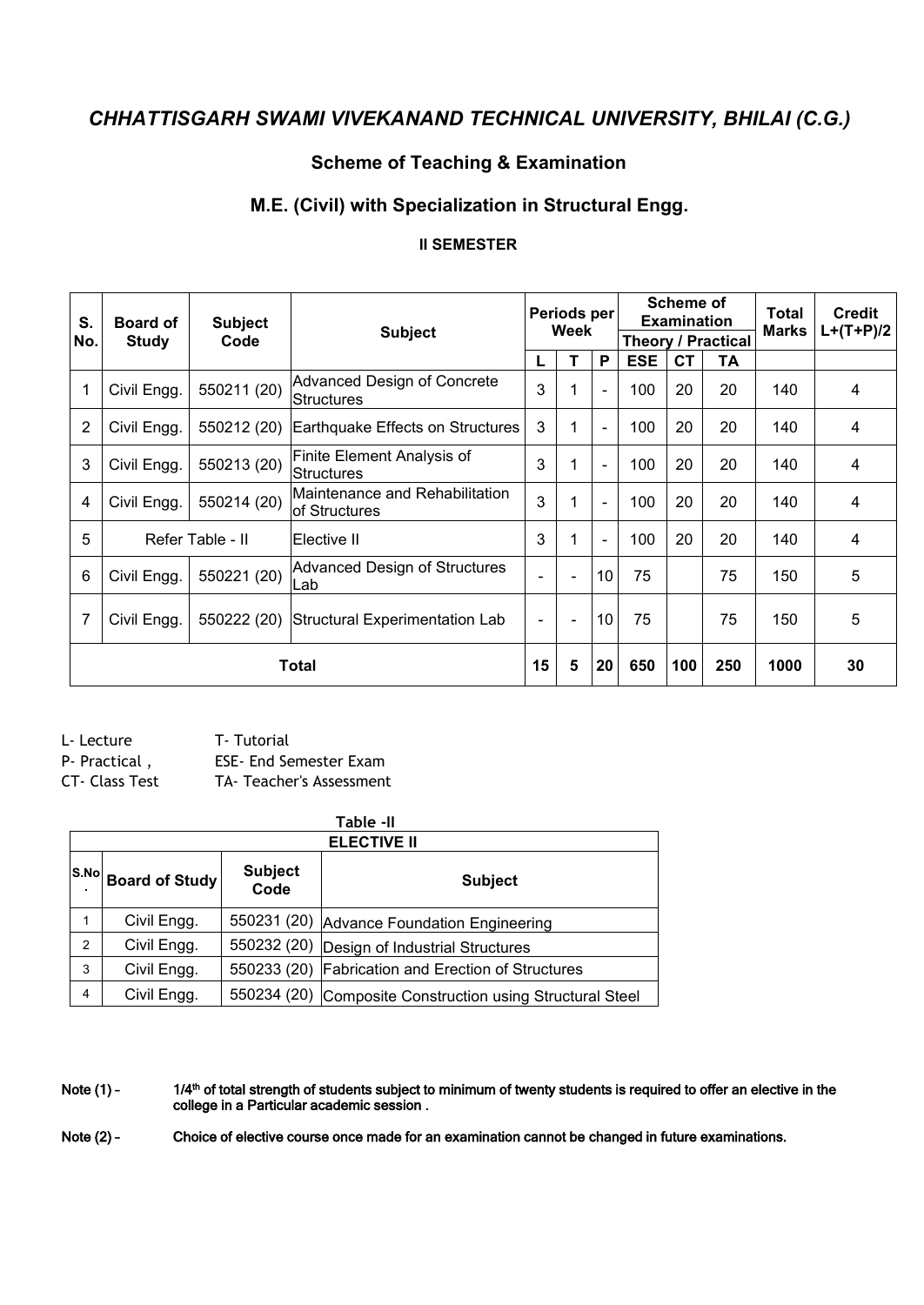## **Scheme of Teaching & Examination**

## **M.E. (Civil) with Specialization in Structural Engg.**

#### **III SEMESTER**

| S.<br>No.      | <b>Board of</b><br>Study | <b>Subject Code</b> | <b>Subject</b>                   |                          | Periods per<br>Week          |    |            |                          | <b>Scheme of</b><br><b>Examination</b><br><b>Theory / Practical</b> | Total<br><b>Marks</b> | <b>Credit</b><br>$L+(T+P)/2$ |
|----------------|--------------------------|---------------------|----------------------------------|--------------------------|------------------------------|----|------------|--------------------------|---------------------------------------------------------------------|-----------------------|------------------------------|
|                |                          |                     |                                  |                          |                              | P  | <b>ESE</b> | <b>CT</b>                | TA                                                                  |                       |                              |
|                | Civil Engg.              | 550311 (20)         | Structural Dynamics              | 3                        |                              |    | 100        | 20                       | 20                                                                  | 140                   | 4                            |
| $\overline{2}$ |                          | Refer Table III     | Elective III                     | 3                        |                              |    | 100        | 20                       | 20                                                                  | 140                   | 4                            |
| 3              | Civil Engg.              | 550321 (20)         | Preliminary work on Dissertation | $\overline{\phantom{0}}$ | $\overline{\phantom{a}}$     | 28 | 100        | $\overline{\phantom{a}}$ | 100                                                                 | 200                   | 14                           |
| 4              | Civil Engg.              | 550322 (20)         | Seminar Based on Dissertation    | $\overline{\phantom{0}}$ | $\qquad \qquad \blacksquare$ | 3  |            |                          | 20                                                                  | 20                    | $\overline{2}$               |
|                |                          |                     | <b>Total</b>                     | 6                        | $\mathbf{2}$                 | 31 | 300        | 40                       | 160                                                                 | 500                   | 24                           |

L- Lecture T- Tutorial

P- Practical, ESE- End Semester Exam

CT- Class Test TA- Teacher's Assessment

|       |                       | Table III<br><b>ELECTIVE III</b> |                                |
|-------|-----------------------|----------------------------------|--------------------------------|
| S.No. | <b>Board of Study</b> | <b>Subject Code</b>              | <b>Subject</b>                 |
|       | Civil Engg.           | 550331 (20)                      | <b>Optimization Techniques</b> |
| 2     | Civil Engg.           | 550332 (20)                      | Theory of Plates and Shells    |
| 3     | Civil Engg.           | 550333 (20)                      | <b>Pre-Stressed Concrete</b>   |

Note (1) - 1/4<sup>th</sup> of total strength of students subject to minimum of twenty students is required to offer an elective in the college in a Particular academic session.

Note (2) - Choice of elective course once made for an examination cannot be changed in future examinations.